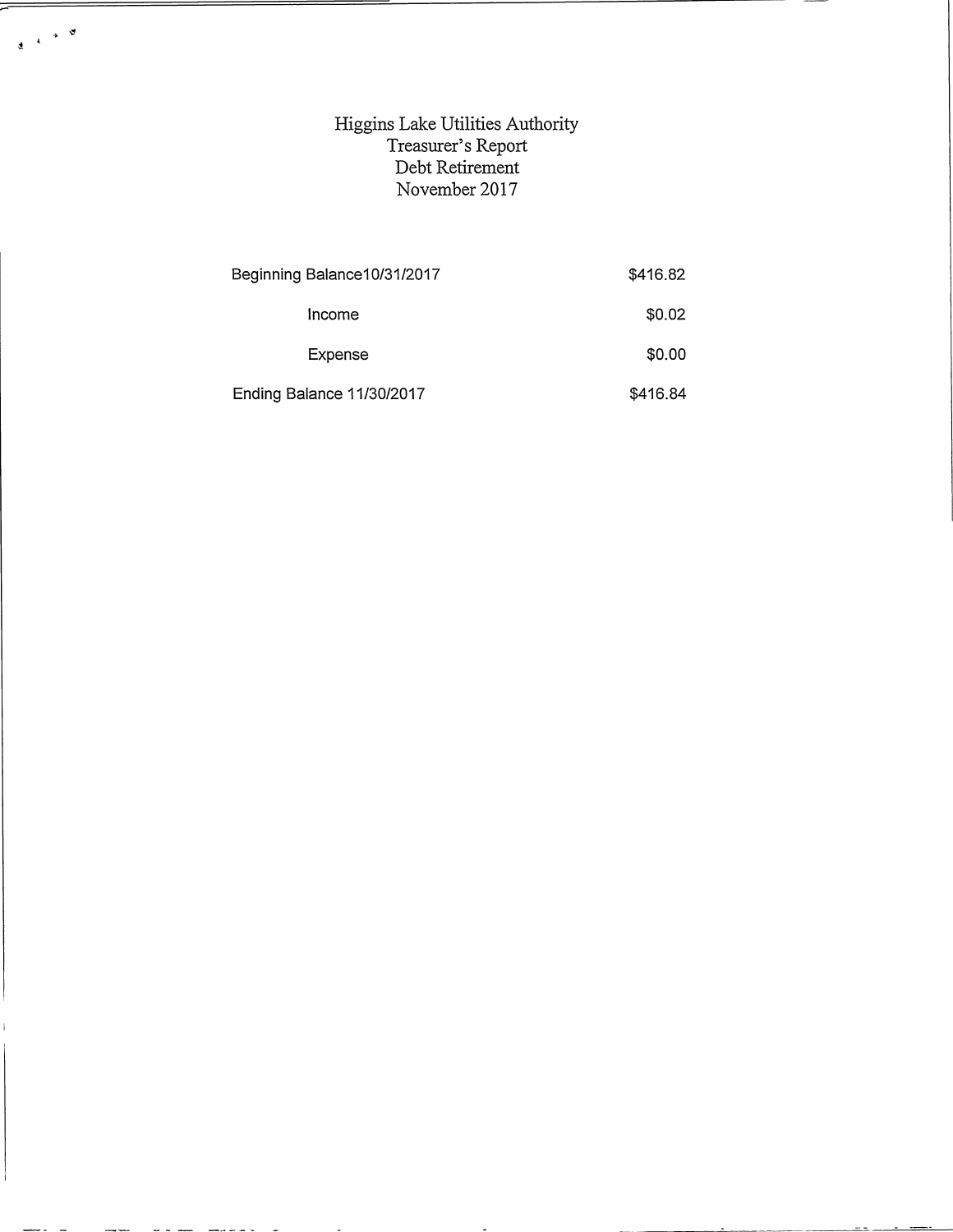Higgins Lake Utilities Authority Treasurer's Report ER&R November 2017

 $\frac{1}{2} \left( \begin{array}{cc} 1 & 0 & 0 \\ 0 & 0 & 0 \\ 0 & 0 & 0 \\ 0 & 0 & 0 \\ 0 & 0 & 0 \\ 0 & 0 & 0 \\ 0 & 0 & 0 \\ 0 & 0 & 0 \\ 0 & 0 & 0 \\ 0 & 0 & 0 \\ 0 & 0 & 0 \\ 0 & 0 & 0 \\ 0 & 0 & 0 \\ 0 & 0 & 0 & 0 \\ 0 & 0 & 0 & 0 \\ 0 & 0 & 0 & 0 \\ 0 & 0 & 0 & 0 \\ 0 & 0 & 0 & 0 \\ 0 & 0 & 0 & 0 \\ 0 & 0 & 0 & 0 \\ 0$ 

الواليك كالأقارب الأراك

 $\sim$   $\sim$ 

 $\sim$   $\sim$ 

| Beginning Balance 10/31/2017 | \$32,730.97 |
|------------------------------|-------------|
| Income                       | \$1.35      |
| Expense                      | \$0.00      |
| Ending Balance 11/30/2017    | \$32,732.32 |

Certificate of Deposit Balance as of 11/08/2017: \$85,610.14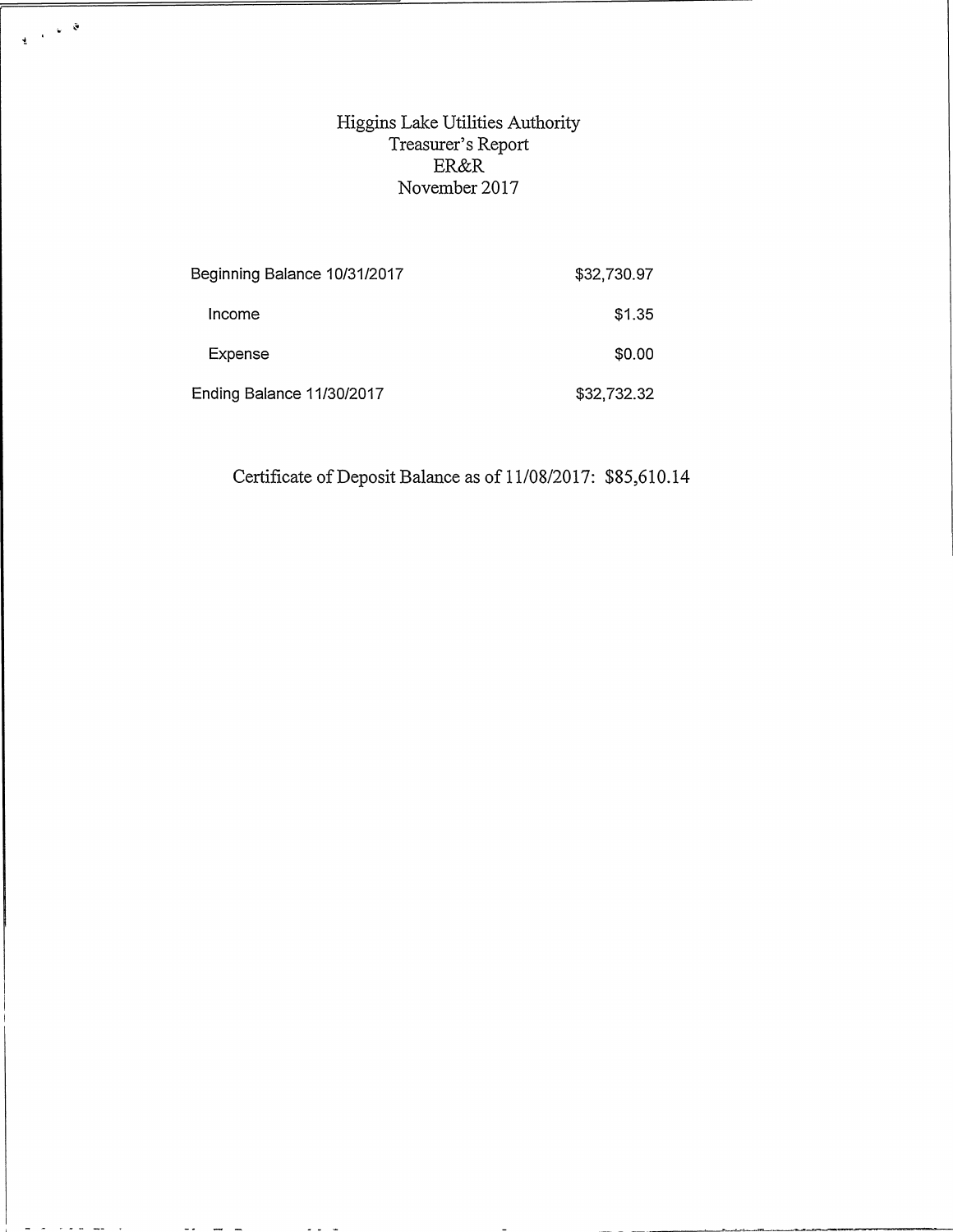Higgins Lake Utilities Authority Treasurer's Report O&M November 2017

 $\tilde{\mathbf{y}}$ 

 $\hat{\mathbf{A}}$  $\hat{\mathbf{z}}$ 

 $\mathbf{I}$ 

| Beginning Balance 10/31/2017 | \$139,278.06 |
|------------------------------|--------------|
| Income                       | \$7,596.31   |
| Expense                      | \$20,053.32  |
| Ending Balance 11/30/2017    | \$126,821.05 |